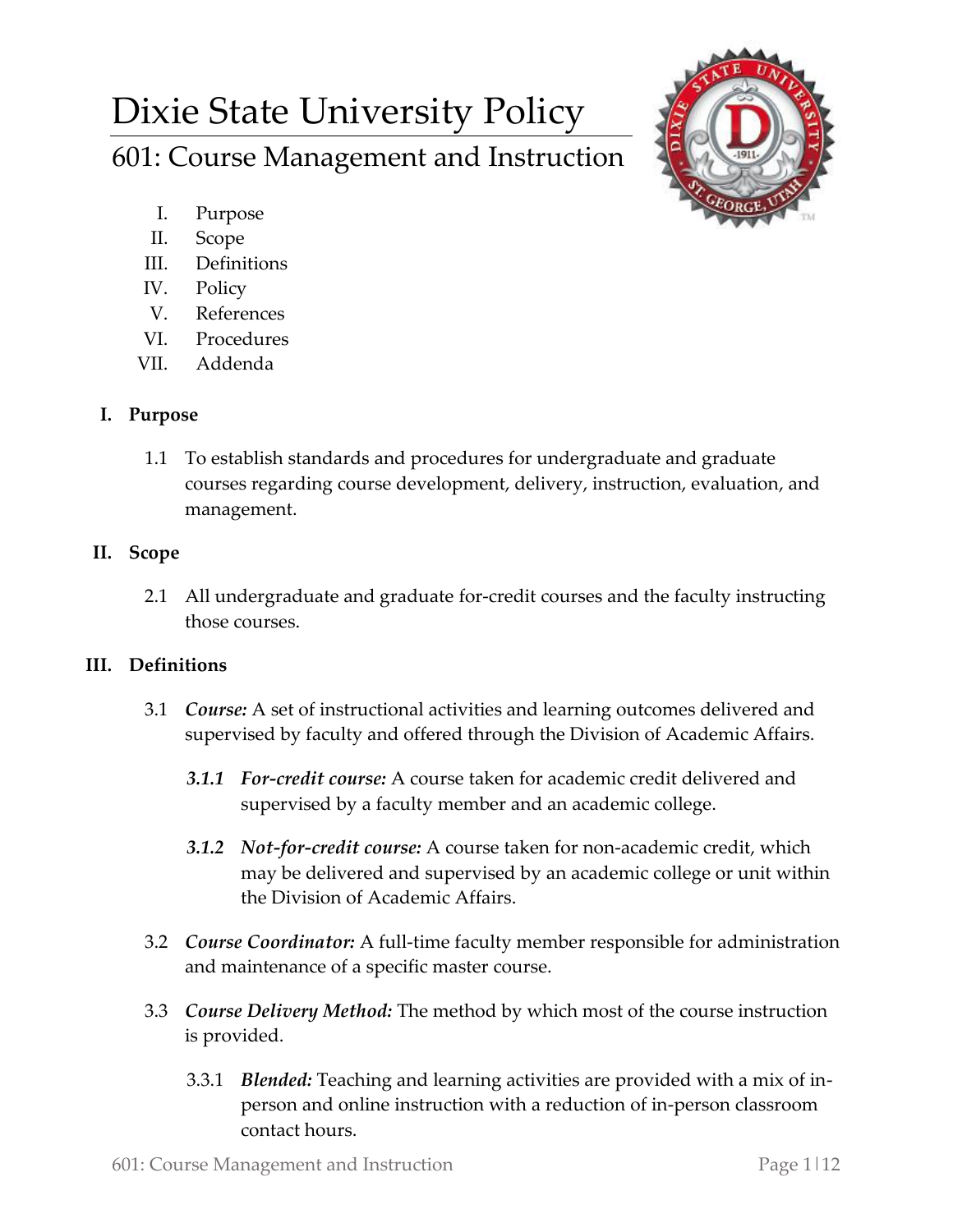- 3.3.2 *Flex:* Teaching and learning activities are provided in a flexible course structure that gives students the option of attending sessions in an inperson classroom, participating via interactive web conferencing, or alternating between both.
- 3.3.3 *In-Person:* Teaching and learning activities are provided in a traditional classroom or other physical learning space.
- 3.3.4 *Interactive Audio/Video Conferencing (IVC):* Teaching and learning activities are provided in-person from a designated IVC classroom and synchronously delivered to one or more receiving IVC classrooms.
- 3.3.5 *Online:* Teaching and learning activities are provided in an online classroom or space, asynchronously, synchronously, or bichronously, with original instruction.
	- 3.3.5.1 *Asynchronous:* Course instructional materials are accessible online at any time with a set schedule of due dates.
	- 3.3.5.2 *Bichronous:* Remote learning delivered through both synchronous live streaming and asynchronous methods.
	- 3.3.5.3 *Synchronous:* Course sessions are held on a set schedule, and students virtually attend an instructor-led session on a regular basis.
- 3.4 *Curriculum:* The disciplinary content, materials, and formal and informal process by which learners gain knowledge and understanding, develop skills, and refine attitudes, appreciations, and values as part of the university experience.
- 3.5 *Evening Course:* A course that is delivered at 6:00 PM or later any given day.
- 3.6 *Faculty:* The collective body of course instructors holding full-time or parttime appointments to teach, conduct scholarship or creative or innovative activity, provide academic-related service, or any combination of assignments.
- 3.7 *Master Course:* A course that establishes minimum standards that are identical among all sections of that course.
- 3.8 *Reassigned Time:* Time that is typically dedicated to teaching responsibilities which is reallocated to focus on special projects, curriculum development, research, publishing, or other approved tasks.
- 3.9 *Subject-Matter-Expert:* An individual, internal or external to the university,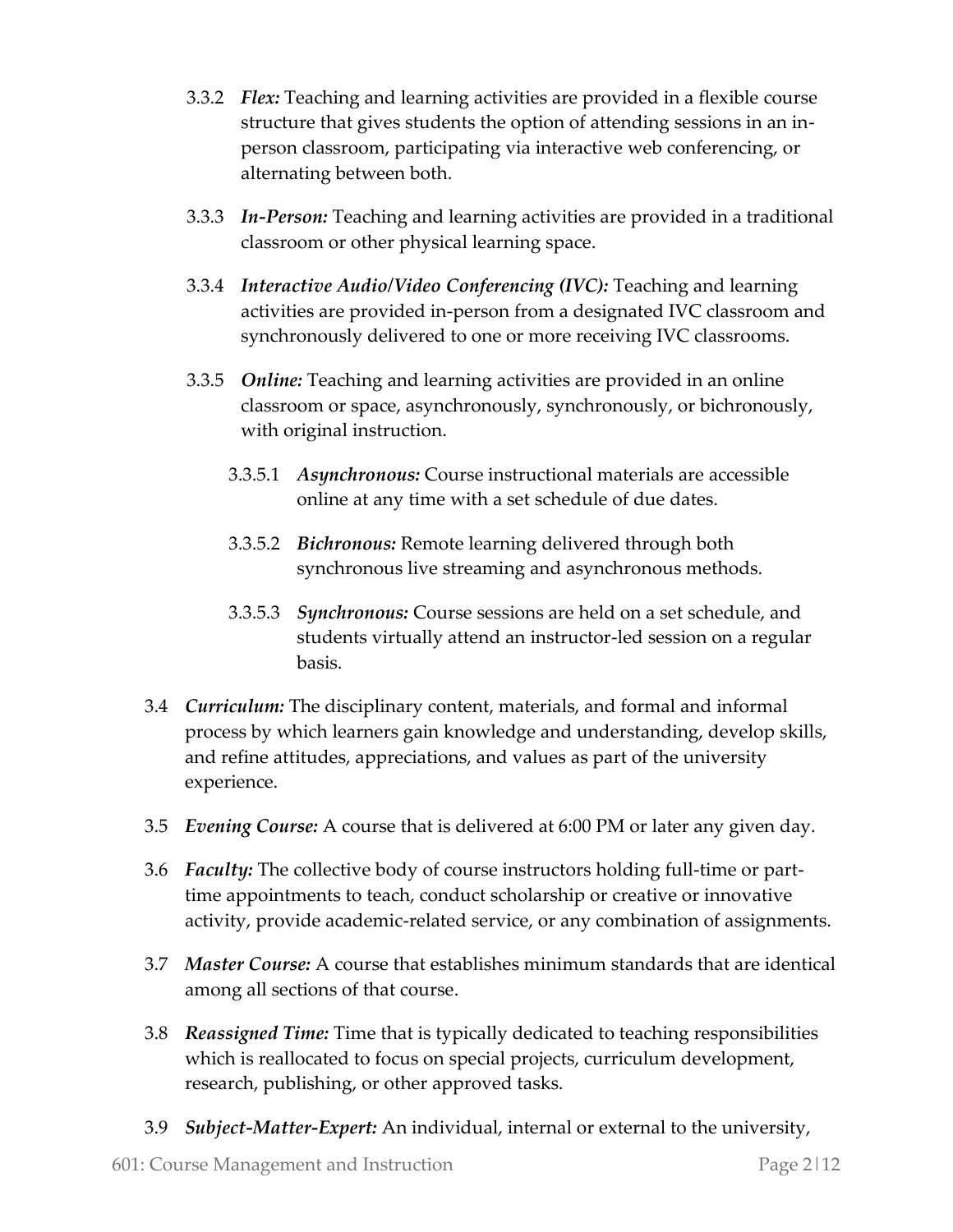with documented disciplinary expertise.

3.10 *Weekend Course:* A course that is delivered wholly or partially on Saturday and/or Sunday. A weekend course may begin after 6:00 PM on Friday evening.

## **IV. Policy**

- 4.1 Course Development and Revisions
	- 4.1.1 Faculty own the curriculum and have primary authority and responsibility in the approval, design, implementation, instruction, and revision of all courses related to a specific faculty member's discipline and department.
		- 4.1.1.1 Faculty govern the approval of curriculum in collaboration with academic administration.
		- 4.1.1.2 In accordance with Policy 160: Intellectual Property and in keeping with longstanding academic tradition, ownership of pedagogical, scholarly, artistic and creative works, and courseware resides with the faculty creator. This includes classroom instructional materials for higher education, e.g., tests, lectures, course or lecture notes, assignments, handouts, slides, or worksheets; and works that are purely artistic or musical in nature.
			- 4.1.1.2.1 The University retains full access, royalty-free, perpetual, and non-exclusive worldwide right to any courseware (instructional materials, learning modules, validation assignments, learning management system shell, and any other materials associated with a course not previously copyrighted) used at the institution for the following purposes:
				- 4.1.1.2.1.1 To continue to teach the course of instruction for which the documents were prepared, with a nonexclusive right to revise and update the course materials as required for this purpose.
				- 4.1.1.2.1.2 Sharing with new or prospective instructors to illustrate content and course learning objectives, thus ensuring continuity of curriculum.
				- 4.1.1.2.1.3 Archived as evidence that course learning outcomes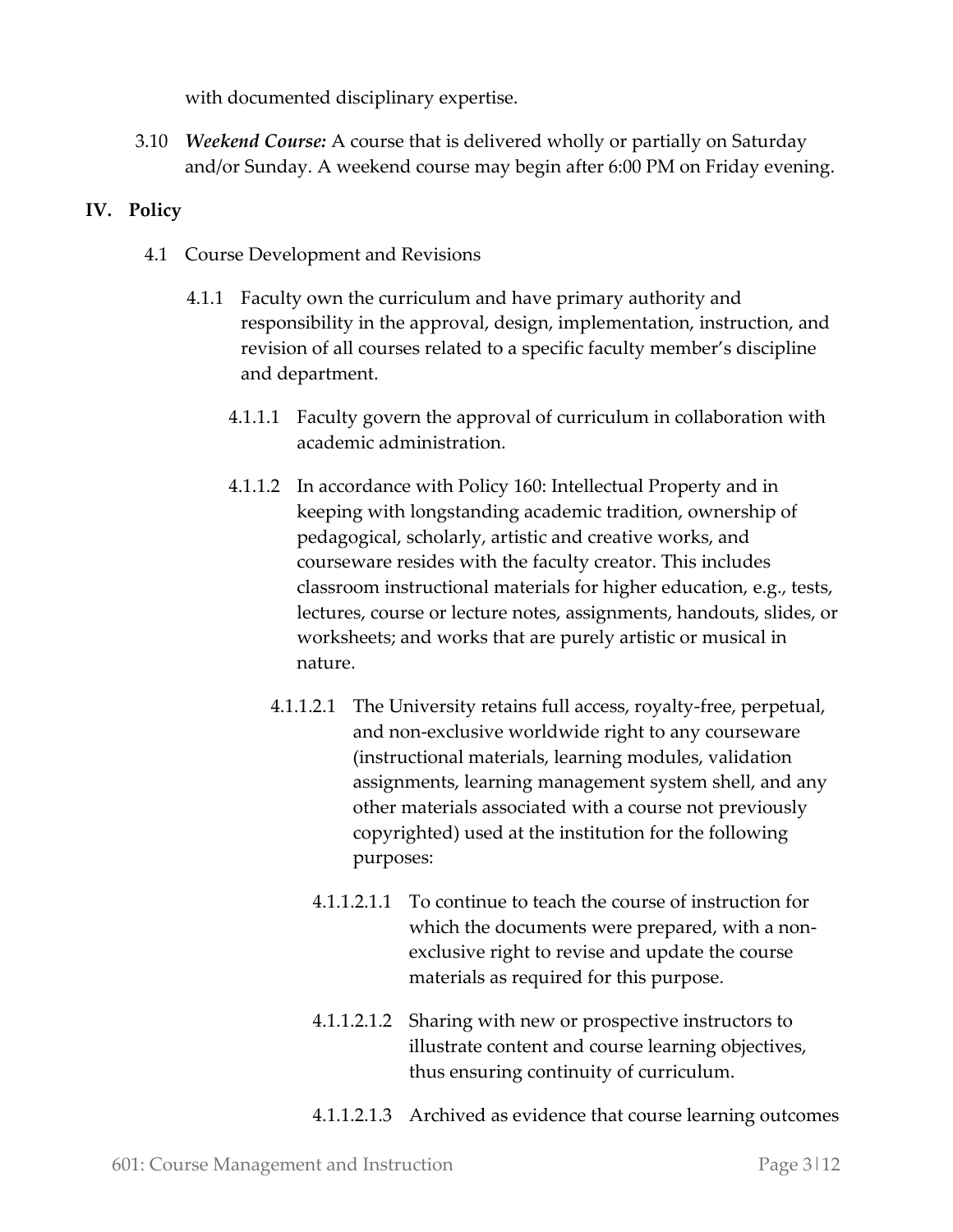are addressed through course content. Instructional materials may be shared with accreditors and program reviews teams.

- 4.1.1.2.2 When a faculty member or other University employee is compensated by the University to create courseware for a course, the courseware (course materials, learning modules, validation assignments, canvas shell, and any other materials associated with a course not previously copyrighted) may be used by the University to deliver the course to students and the community served by the University as agreed upon by a contract (See Policy 160: Intellectual Property).
	- 4.1.1.2.2.1 Compensation for creating courseware does not relinquish a faculty member's rights to use the developed courseware within and outside the University (See Policy 160: Intellectual Property and Policy 633: Faculty Rights and Responsibilities).
- 4.1.1.2.3 Incentives for Open Education Resources is governed by Policy 620: Open Educational Resources.
- 4.1.2 Department Chairs and/or Program Coordinators/Directors may select individual faculty members to serve as course coordinators for master courses within the faculty's area of expertise.
- 4.1.3 Qualified faculty are given first right of refusal in creating and designing new courses or directing the revisions of existing courses. When qualified faculty are unavailable, subject-matter experts are identified to develop or revise courses. Subject-matter experts must be approved by the Program Director/Coordinator and/or Department Chair, and Dean.
	- 4.1.3.1 When a subject matter expert, who is not a full-time faculty member, is utilized in developing or revising a course, the Program Director/Coordinator or their faculty designee must approve the final version of the course before it is offered.
- 4.1.4 Faculty members are compensated, monetarily or with reassigned time, for course development and revisions when the related work is outside the faculty member's regular workload. When course development or revisions are part of the faculty member's regular workload, no additional compensation is provided.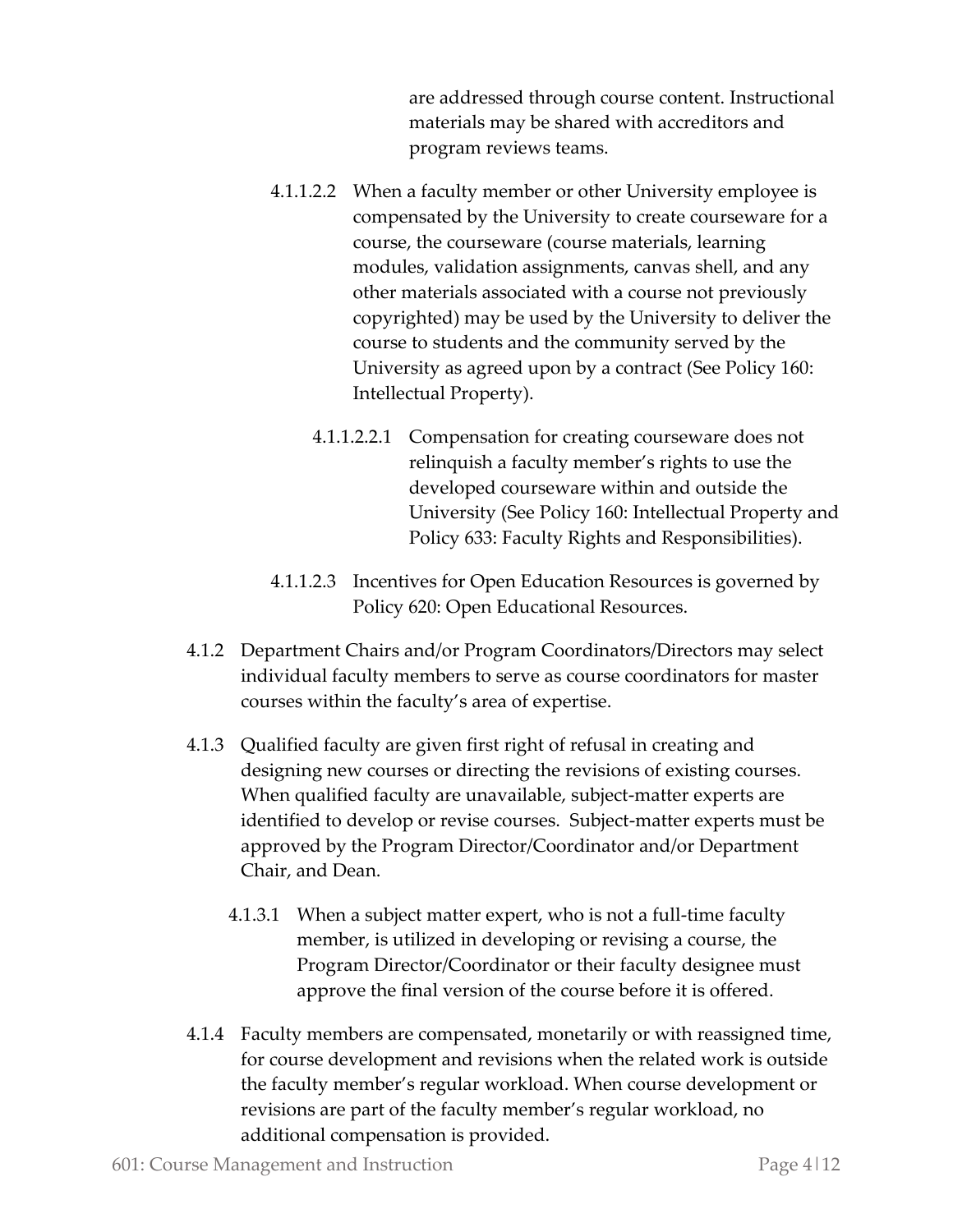- 4.1.4.1 Faculty are monetarily compensated according to Policy 643: Faculty Supplemental Compensation.
- 4.1.5 Minimum standards contained within all courses and represented on all course syllabi include course learning outcomes (CLOs), alignment of CLOs to program learning outcomes (PLOs), textbook or open educational resources (OERs), and assignment(s) aligned with CLOs.
- 4.2 Master Courses
	- 4.2.1 Minimum standards contained within master courses and represented on each section syllabi include course learning outcomes (CLOs), alignment of CLOs to program learning outcomes (PLOs), common textbook or open educational resources (OERs), and a common assessment assignment aligned with CLOs.
		- 4.2.1.1 With approval from the course coordinator, different textbooks could be used for the same course within different sections.
	- 4.2.2 Faculty members involved in the development and delivery of master courses should share the responsibility with the course coordinator for selecting and, where appropriate, presenting materials to effectively represent the disciplinary content and the academic program.
		- 4.2.2.1 All faculty members must consult with the course coordinator and receive approval before making adjustments to the common teaching and learning activities.
		- 4.2.2.2 Individual faculty members reserve the right to select, adjust, or add teaching and learning activities beyond the common teaching and learning activities, according to academic freedom outlined in Policy 633: Faculty Rights and Responsibilities.
	- 4.2.3 Individual programs or departments may increase the minimum standards for their courses.
	- 4.2.4 The Master Course is formally approved at the program level with a 2/3 approval from the current voting members of the program (See Policy 631: Faculty Categories for voting rights).
	- 4.2.5 Faculty are encouraged to create master courses for all multi-section courses offered by the University.
	- 4.2.6 Master courses shall be established for all general education courses.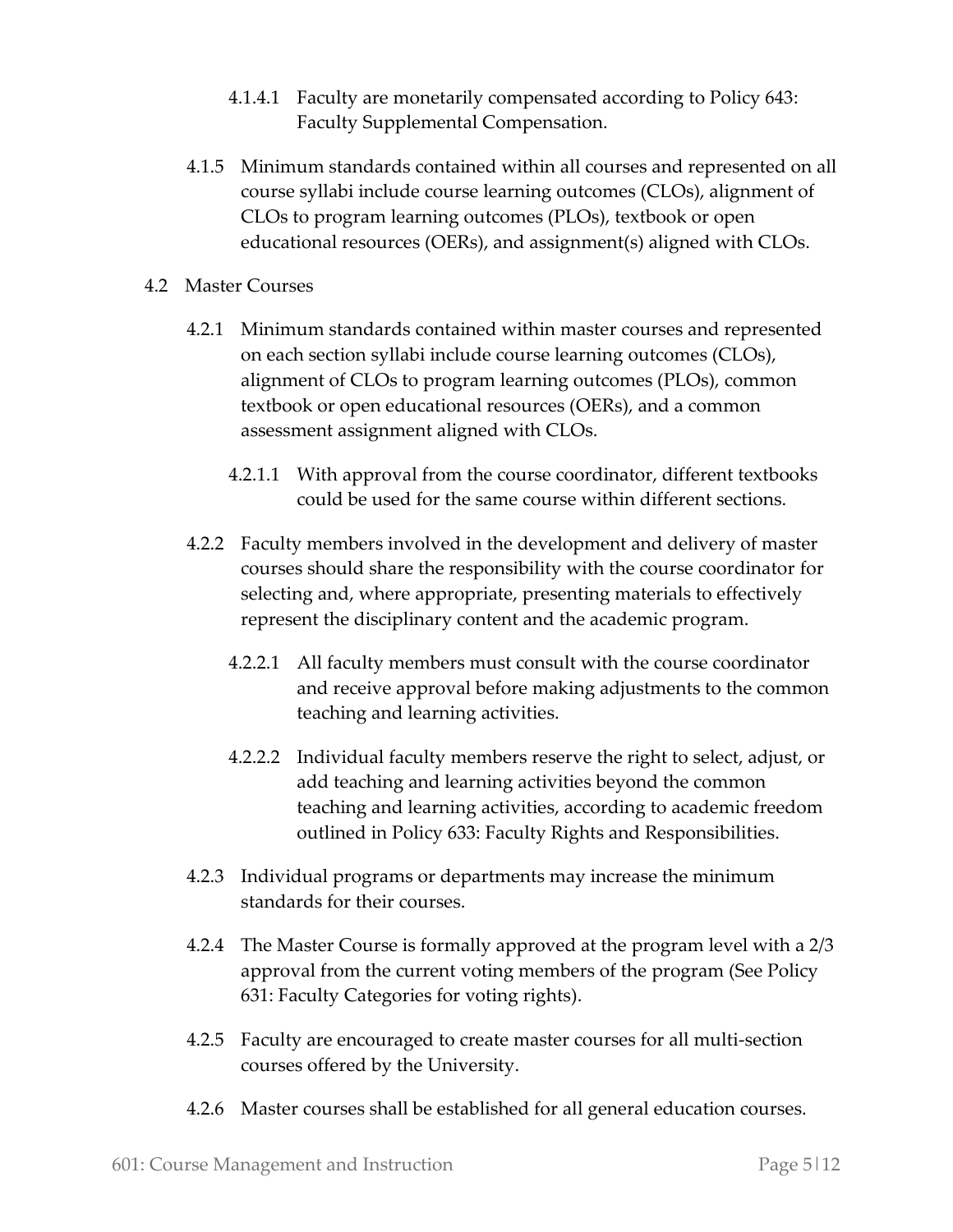- 4.2.7 Master courses shall be established for online courses and will include a common academic college or academic program navigation design template.
- 4.2.8 Master courses are stored in the academic department's account within the learning management system.
	- 4.2.8.1 Access to Master Courses can be granted with approval from the appropriate Department Chair, Program Director/Coordinators, or Course Coordinator.
		- 4.2.8.1.1 If access is approved, the request is sent to the Learning Management System Administrator.
- 4.3 Course Scheduling
	- 4.3.1 Department Chairs are responsible for scheduling courses in collaboration with Program Directors/Coordinators. Faculty may be consulted throughout the scheduling process.
		- 4.3.1.1 Assigned instructional space is facilitated by Central Scheduling.
	- 4.3.2 Academic departments will make appropriate efforts to provide courses at varying times, locations, and through varying delivery methods to meet the needs of students. In addition to daytime courses, varying times may include evening and weekend courses. Varying locations in addition to the Main Campus may include university education centers and other approved locations. Varying delivery methods in addition to in-person may include IVC, blended, and online options.
- 4.4 Course Reviews
	- 4.4.1 All courses are reviewed regularly every seven years at minimum to coincide with our NWCCU accreditation cycle.
		- 4.4.1.1 Program Directors/Coordinators or Department Chairs are responsible for ensuring courses are reviewed.
		- 4.4.1.2 Course reviews are completed by faculty. Faculty may solicit additional reviewers as needed.
- 4.5 Class Instruction
	- 4.5.1 The Department Chair is responsible for oversight of all courses taught within their department.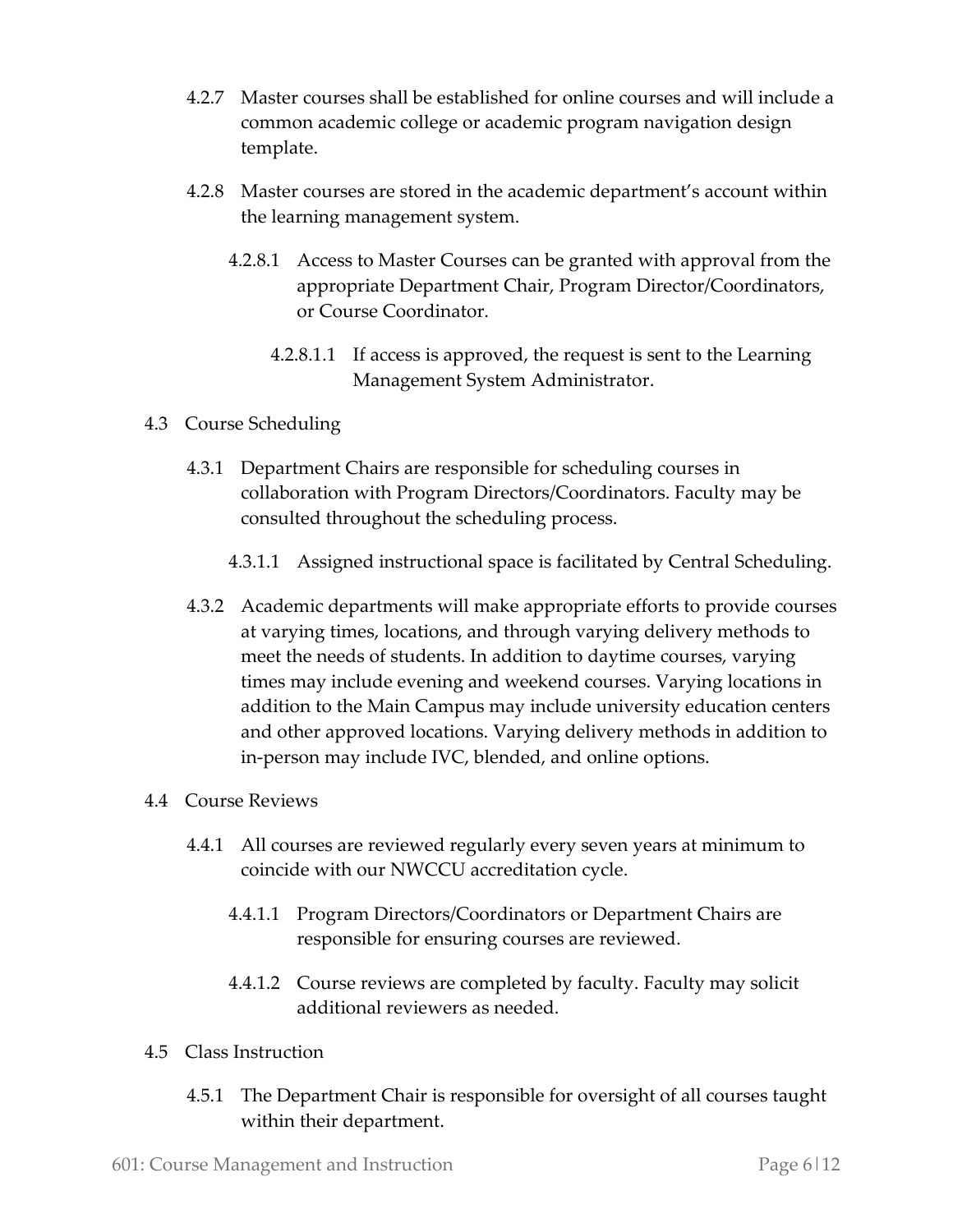- 4.5.1.1 Department Chairs, in collaboration with Program Coordinators/Directors, will ensure faculty members are qualified to teach (prior experience, training, etc.) the course delivery methods assigned to courses taught by faculty members (See Policy 661: Academic Structure).
- 4.5.1.2 Department Chairs will ensure that courses are held to the same academic standards of quality, rigor, and integrity for all courses offered in the department regardless of course delivery method.
- 4.5.2 Course coordinators have the responsibility to ensure content aligned with accreditation or other discipline and industry standards are taught within the academic course. This ensures standardization of course content aligned with course learning outcomes.
- 4.5.3 Faculty are expected to adhere to the Standards of Conduct listed in Policy 633: Faculty Rights and Responsibilities. These include being engaging and innovative in their approach to teaching. As the art of teaching continues to evolve with advancements in technology, meeting the needs of new students, and addressing the demands of future employers and society in general, faculty should utilize the addendums to this policy for best practices in both in-person and online learning environments (See Addenda 601a: In-Person Teaching Best Practices and 601b: Online Teaching Best Practices).
- 4.5.4 Faculty are expected to evaluate student work and performance promptly, conscientiously, without prejudice or favoritism, and consistent with the criteria provided, including providing timely and meaningful feedback appropriate to the discipline (See Policy 633: Faculty Rights and Responsibilities).
- 4.5.5 Faculty members must verify that a student who registers for an online course is the same student who participates in and completes the course. Two or more student verification methods must be used (See Addendum 601c: Online Student Verification).
- 4.6 Supervisor Evaluation
	- 4.6.1 Supervisor evaluations should recognize all course delivery methods as equally meritorious and important.
	- 4.6.2 Full-time faculty members are evaluated according to the processes and procedures outlined in Policy 641: Faculty Retention, Tenure, and Promotion and Policy 642: Post-Tenure Review using the supervisor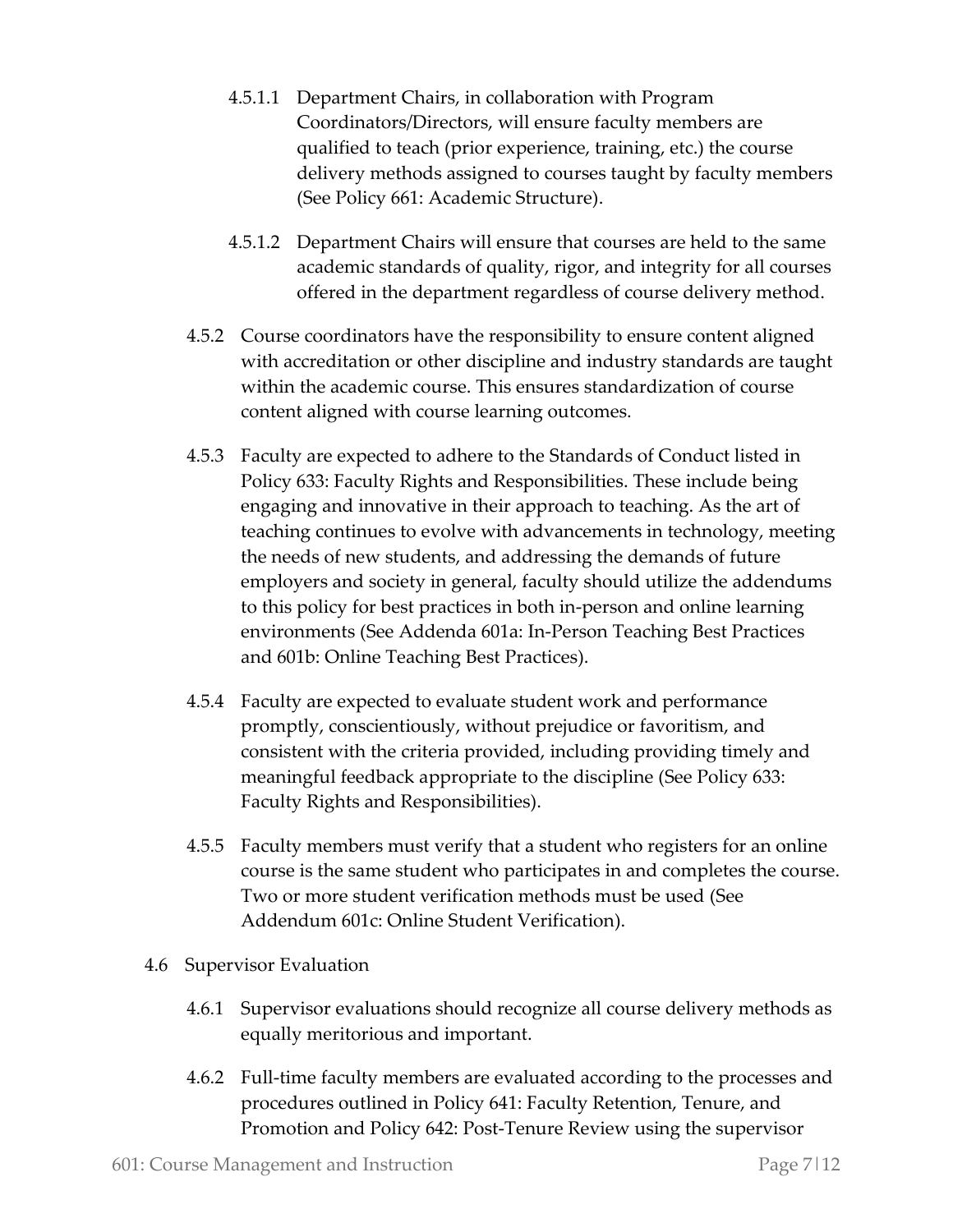evaluation rubric (See Addendum 601d: Supervisor Evaluation Form).

4.6.3 Part-time Instructor Track Faculty and Part-time Clinical Instructors are evaluated annually according to the processes and procedures outlined in Policy 638: Part-Time Instructor Track Faculty using the supervisor evaluation rubric (See Addendum 601d: Supervisor Evaluation Form).

## **V. References**

- 5.1 Policy 160: Intellectual Property
- 5.2 Policy 602: Undergraduate Curriculum Approval and Revision
- 5.3 Policy 609: Academic Program Review
- 5.4 Policy 616: Academic Curriculum Requirements
- 5.5 Policy 620: Open Educational Resources
- 5.6 Policy 631: Faculty Categories
- 5.7 Policy 633: Faculty Rights and Responsibilities
- 5.8 Policy 638: Part-Time Instructor Track Faculty
- 5.9 Policy 641: Faculty Retention, Tenure, and Promotion
- 5.10 Policy 642: Post-Tenure Review
- 5.11 Policy 643: Faculty Supplemental Compensation
- 5.12 Policy 661: Academic Structure

## **VI. Procedures**

- 6.1 Course Development, Instruction, Management, and Revision
	- 6.1.1 Faculty will follow the procedures outlined in Policy 602: Undergraduate Curriculum Approval and Revision and Policy 616: Academic Curriculum Requirements when proposing a new course.
		- 6.1.1.1 Faculty will enter all requested information about the proposed course into the curriculum management software including the Registrar-approved prefix and course number, CLOs, and course description. Approvals from the Chair, Dean, and College Curriculum Committee are logged into the platform, at which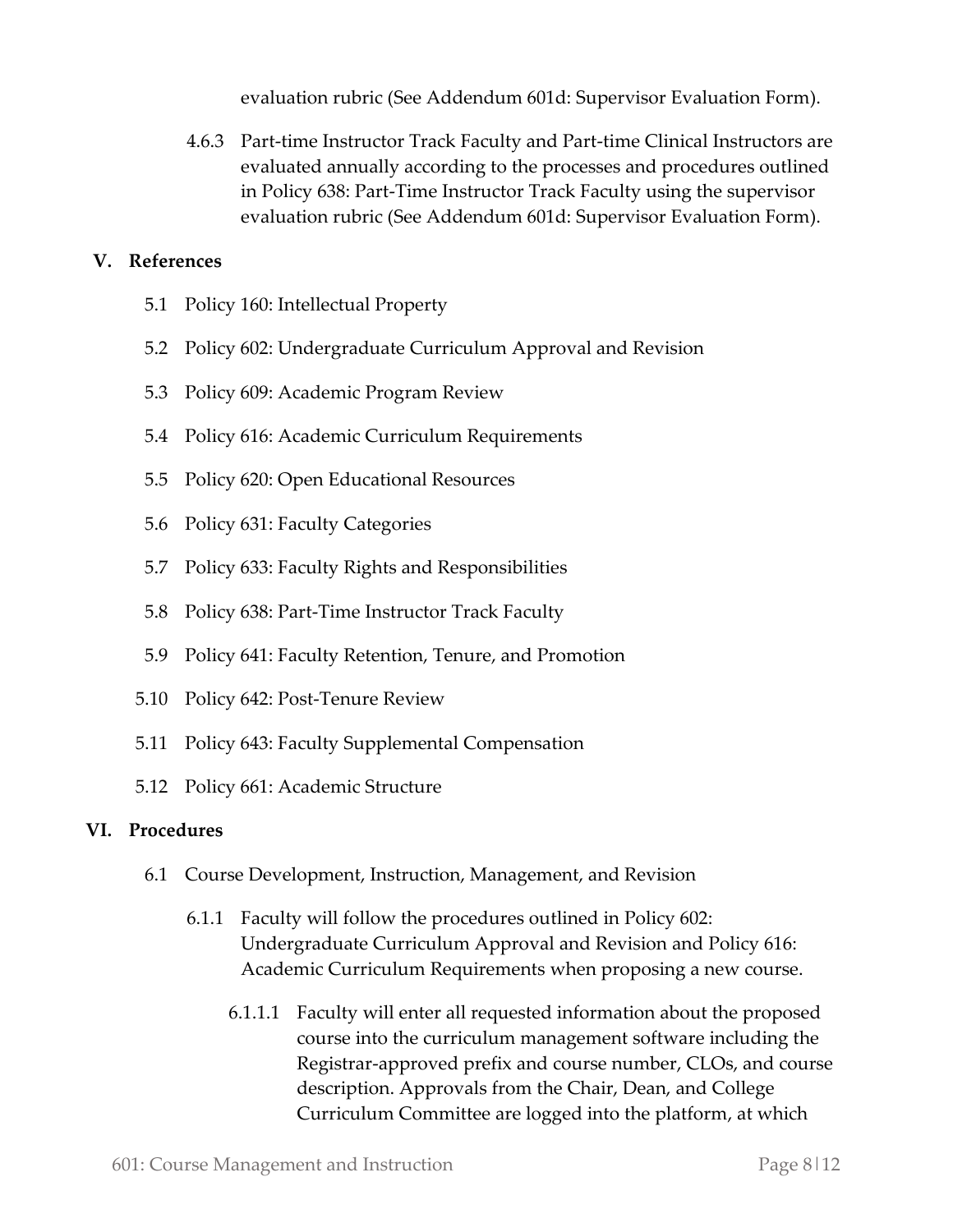time the proposed course is submitted to the University Curriculum Committee for approval.

- 6.1.1.2 Upon approval from the University Curriculum Committee and acceptance by the Academic Council, faculty will be responsible for selecting, in collaboration with the Department Chair and/or Program Director/Coordinator, the course delivery method(s), followed by full course development.
	- 6.1.1.2.1 Faculty may volunteer or be appointed by the Department Chair or Program Director/Coordinator to serve as a Course Coordinator to administer and maintain a master course.
		- 6.1.1.2.1.1 Faculty may refuse the service opportunity of being appointed a Course Coordinator.
		- 6.1.1.2.1.2 When a Course Coordinator is not designated, the Program Director/Coordinator or Department Chair is the default Course Coordinator.
	- 6.1.1.2.2 Faculty are encouraged to work with Learning Designers when developing or revising courses, specifically from the Center for Teaching and Learning (CTL) and/or DSU Online.
	- 6.1.1.2.3 Compensation for course development and revision activities is based upon eligibility and requires approval.
		- 6.1.1.2.3.1 Course development and revision requests for compensation in the form of reassigned time are negotiated with the faculty member's Department Chair and Dean.
		- 6.1.1.2.3.2 Course development and revision requests for monetary compensation are submitted by faculty members via email to DSU Online or CTL depending on the course delivery method.
		- 6.1.1.2.3.3 Compensation for course development or revision is limited to new activities associated with a course development or revision project agreement.

#### 6.1.1.2.3.4 A course development and revision agreement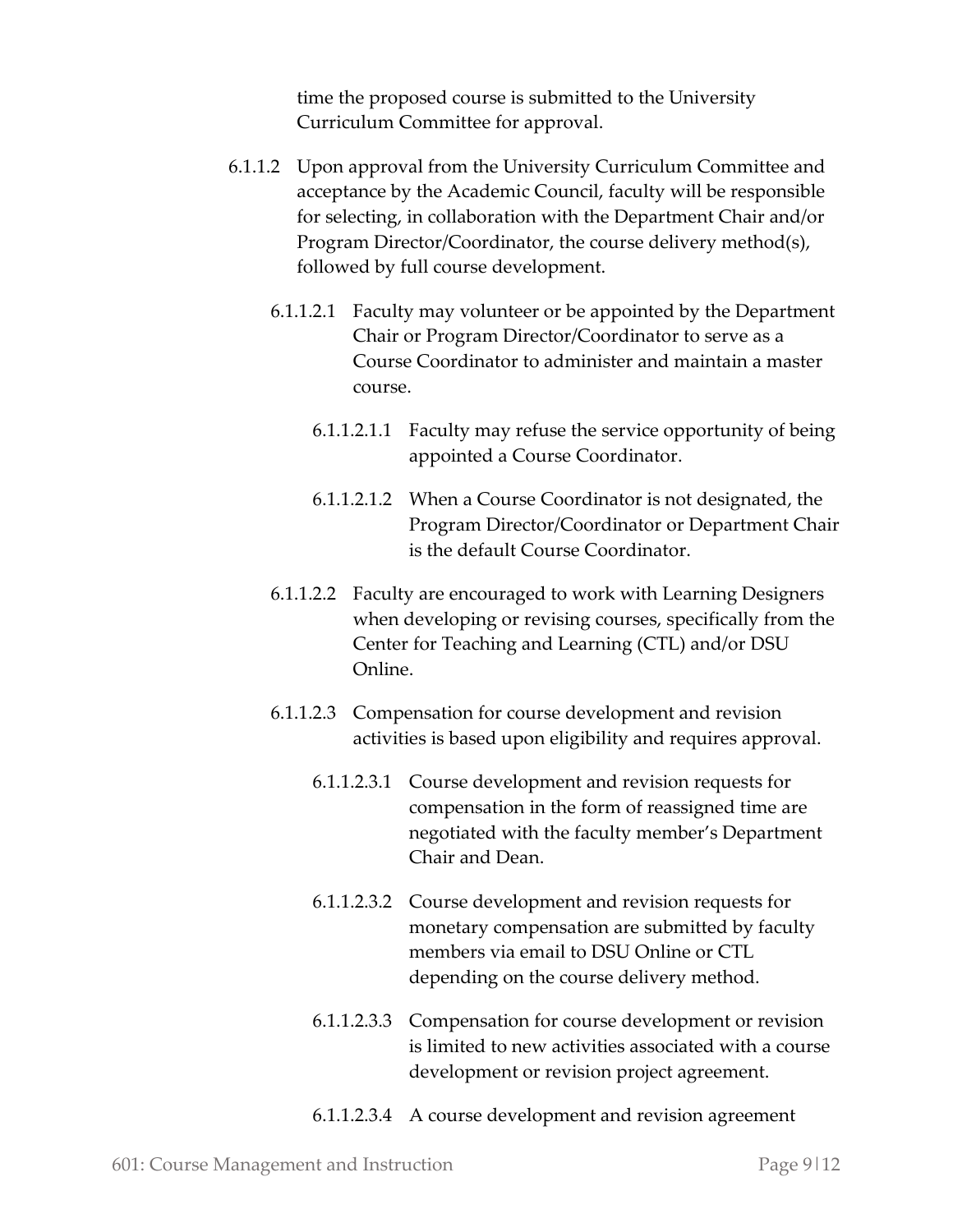between the faculty member and either DSU Online or CTL is required in order for a faculty member to receive monetary compensation for course development or revision.

- 6.1.1.2.3.4.1 Priority of course development and revision requests are determined based upon (but not limited to) program development timelines, completion rates, enrollment, existing course versions, faculty availability, and development support resources.
- 6.1.2 Faculty will use the University supported learning management system according to University approved use standards, including instructor contact information, course requirements (Syllabus), and posting of grades, independent of course delivery type (See Policy 633: Faculty Rights and Responsibilities).
- 6.1.3 Faculty are responsible for incorporating appropriate and engaging teaching and learning activities that are supported by Policy 633: Faculty Rights and Responsibilities.
	- 6.1.3.1 Inclusive pedagogy/andragogy are encouraged, focusing on active, applied, and authentic learning that is student centered to align with the University's vision and mission.
	- 6.1.3.2 Faculty are encouraged to seek assistance through CTL and DSU Online, as needed, to enhance the course design.
		- 6.1.3.2.1 CTL and DSU Online make recommendations related to the organizational, instructional, and technological design of the course.
- 6.1.4 Faculty members are responsible for assessing and evaluating student work and performance in accordance with Policy 633: Faculty Rights and Responsibilities.
	- 6.1.4.1 Criteria for student success should be similar in rigor and comprehension across all course delivery methods.
	- 6.1.4.2 Students enrolled in online courses are not required to ever visit campus for any purpose or attend any destination specific learning activity (field trips, etc.)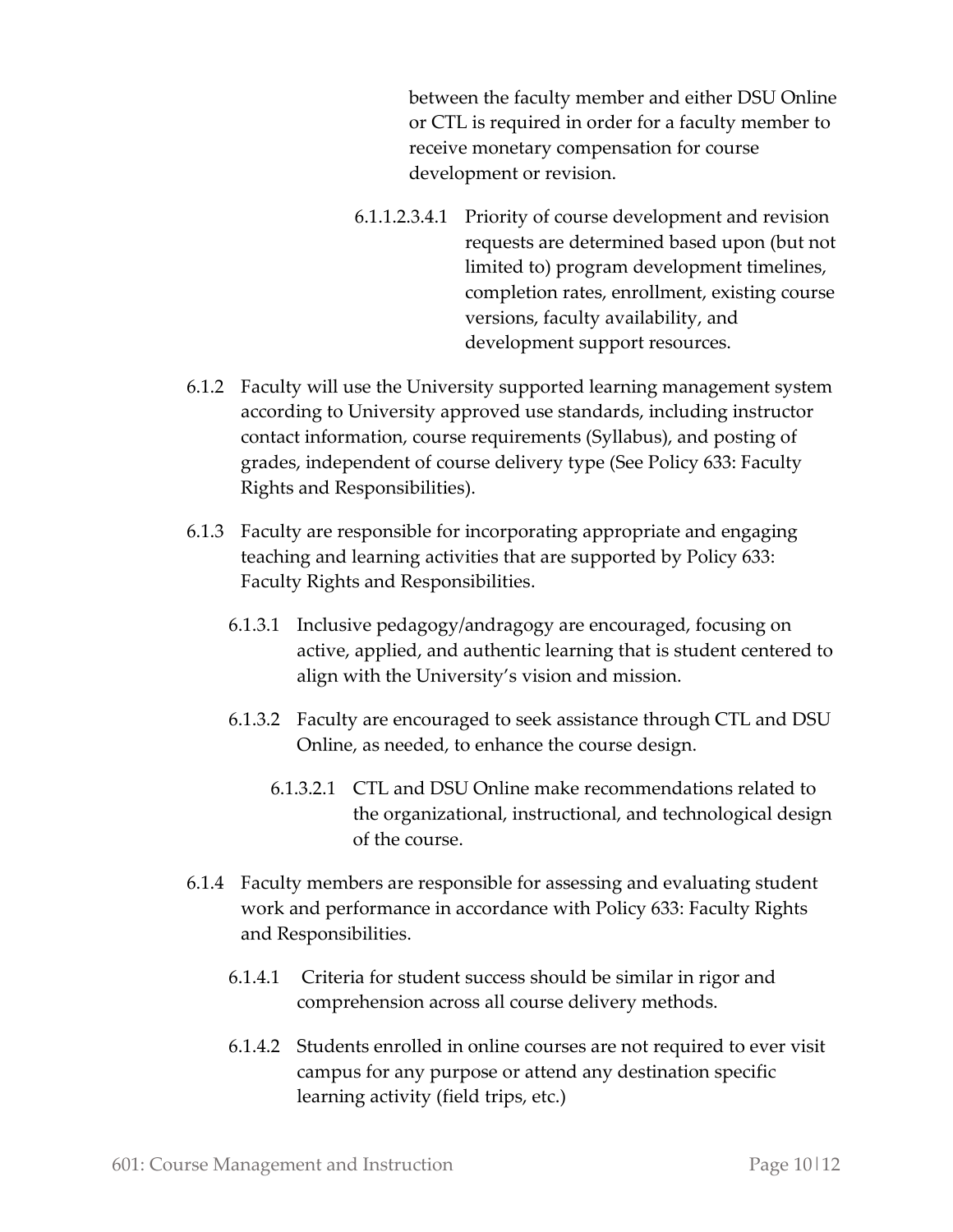- 6.1.4.2.1 For proctored assessments, faculty members will provide clear instruction in the syllabus for how students can arrange for and access remote proctoring. Remote proctoring may be arranged through the University Testing Center or other online proctoring platforms.
- 6.1.4.2.2 When field trips or other destination-specific learning activities are required in a course that online students living locally might attend, faculty members need to provide an alternative assignment or similar student location-based opportunity for students not living locally.
- 6.1.5 Student verification methods for online courses must protect the privacy of student information. Personal identifiable information collected by the University may be used as the basis for identity verification.
	- 6.1.5.1 Any student fees associated with the verification of student identity must be approved by the fee committee and appropriate levels beyond the committee.
	- 6.1.5.2 Two or more student verification methods from Addendum 601c: Online Student Verification must be implemented.
- 6.1.6 Program Directors/Coordinators, the Course Coordinator, or designee facilitate the populating of individual sections each semester/term using the master course in the department's account in the learning management system.
- 6.1.7 Faculty members are encouraged to review their courses every year using the best practices documents (See Addendum 601a: In-Person Teaching Best Practices or 601b: Online Teaching Best Practices) for guidance.
	- 6.1.7.1 Faculty are encouraged to seek reviews from Learning Designers or other learning professionals.
	- 6.1.7.2 If a course is identified as needing revising, Course Coordinators or faculty designee are responsible for directing the revisions.
	- 6.1.7.3 Ongoing improvements and revisions by the Course Coordinator or faculty designee are to be made in the master course, rather than to individual course copies.